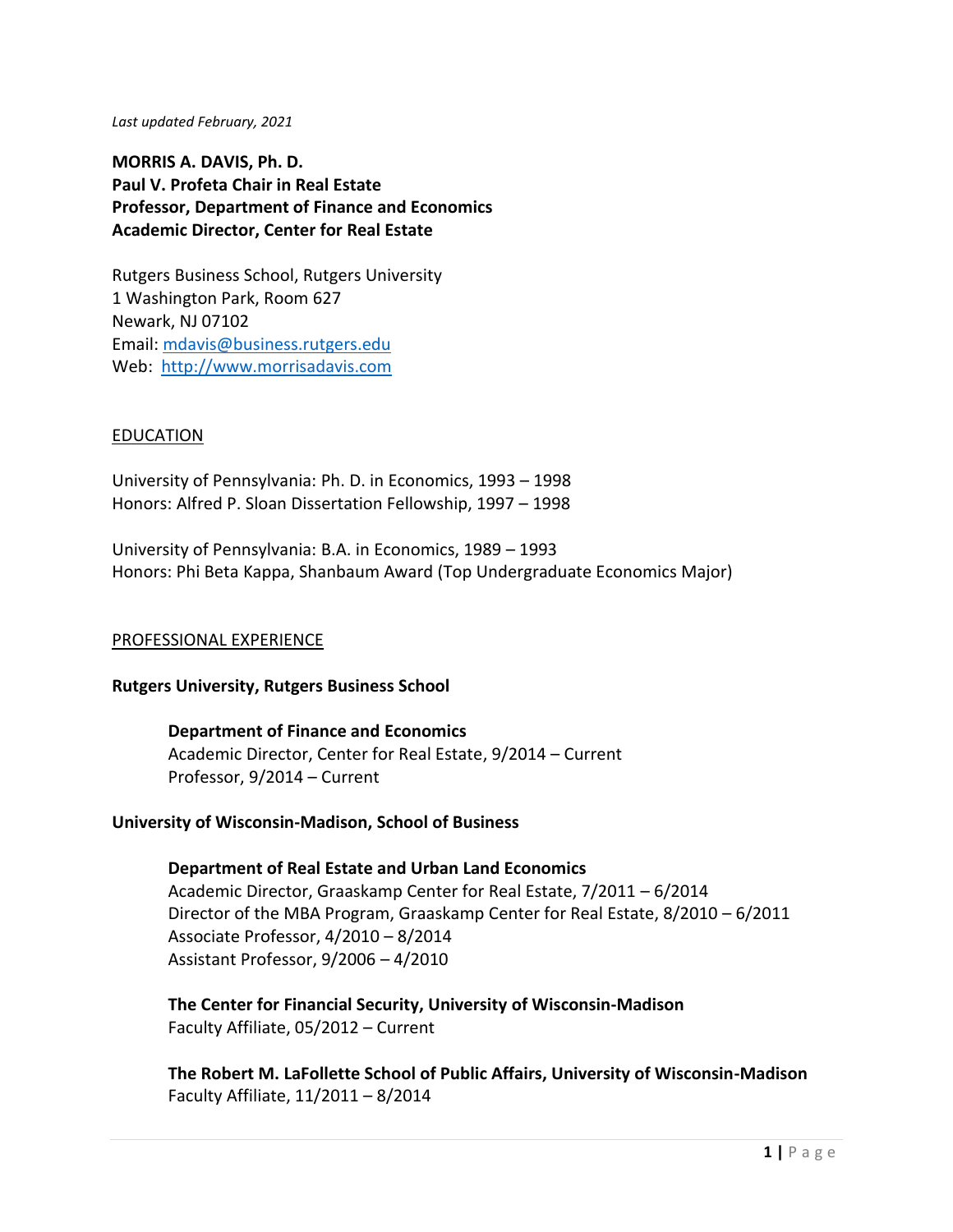### **Federal Reserve Board**

Economist, Flow of Funds Section, 7/2002 – 8/2006 Economist, Macroeconomic and Quantitative Studies Section, 8/1998 – 10/2001

**ReturnBuy, Inc.** Director of Yield Optimization, 10/2001 – 7/2002

### TEACHING EXPERIENCE

**Rutgers University, Rutgers Business School (Newark and New Brunswick)** Real Estate Finance (undergraduate, MBA)

**University of Wisconsin-Madison, School of Business** Macroeconomics (MBA) Real Estate Finance (MBA) Urban Economics (undergraduate, MBA, Ph. D.)

## **Georgetown University**

Statistics for Economists (undergraduate)

### CURRENT PROFESSIONAL AFFILIATIONS

**AGNC Investment Corp. (ticker: AGNC)** Board of Directors, 5/2008 – Current

**American Enterprise Institute** Adjunct Scholar, 11/2012 – Current

**Federal Reserve Bank of Minneapolis** Senior Scholar of the Opportunity and Inclusive Growth Institute, 8/2019 – Current

**Journal of Housing Economics** Associate Editor, 3/2012 – current

### FORMER PROFESSIONAL AFFILIATIONS

**American Capital Mortgage Investment Corporation (ticker: MTGE)** Board of Directors, 7/2011 – 5/2016

**American Real Estate and Urban Economics Association** Board Member, 1/2017 – Current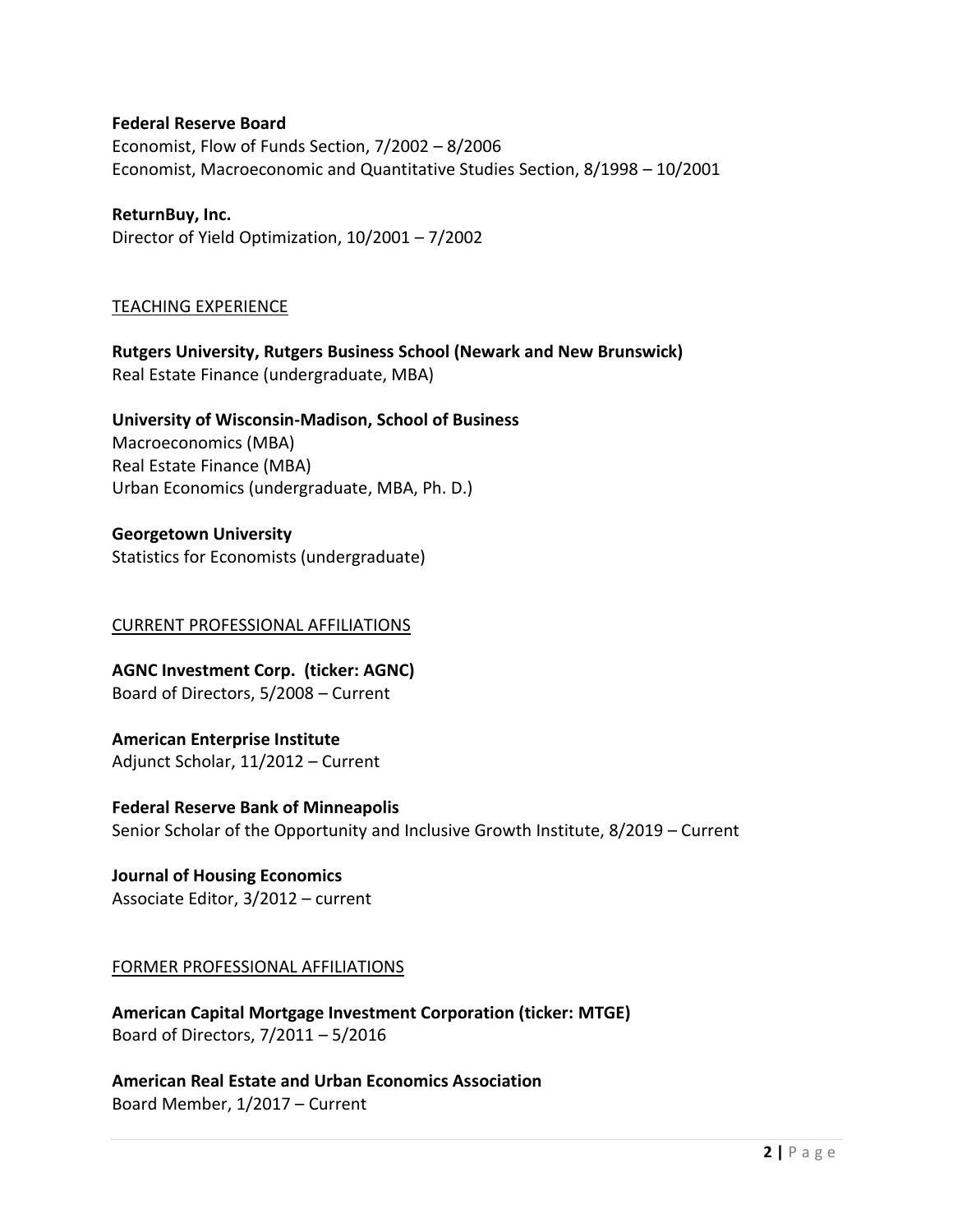### **Federal Reserve Bank of Chicago**

Academic Advisory Council, 3/2008 – 9/2015

**Federal Reserve Bank of Cleveland** Research Associate, 4/2007 – 12/2007

**Lincoln Institute of Land Policy** Fellow, 7/2009 – 6/2016

**SkyBridge Opportunity Zone Real Estate Investment Trust, Inc.** Board of Directors, 11/2018 – 9/2019

### REFEREED PUBLICATIONS

"The Price of Residential Land for Counties, ZIP codes, and Census Tracts in the United States" with William D. Larson, Federal Housing Finance Agency, Stephen D. Oliner, American Enterprise Institute and UCLA, and Jessica Shui, Federal Housing Finance Agency. **Journal of Monetary Economics**, forthcoming.

"The Impact of Federal Housing Policy on Housing Demand and Homeownership: Evidence from a Quasi-Experiment" with Stephen D. Oliner, American Enterprise Institute and UCLA, Tobias J. Peter, American Enterprise Institute and Edward J. Pinto, American Enterprise Institute. **Journal of Housing Economics** 2020, vol. 48 (June), pages 1-24.

"Residential Land Values in the Washington, DC Metro Area: New Insights from Big Data" with Stephen D. Oliner, American Enterprise Institute and UCLA, Edward J. Pinto, American Enterprise Institute, and Sankar Bokka, FNC, Inc..

**Regional Science and Urban Economics** 2017, vol. 66 (September), pages 224-246.

"On the Nature of Self-Assessed House Prices" with Erwan Quintin, University of Wisconsin-Madison.

**Real Estate Economics** 2017, vol. 45 (3), pages 628-649.

"Homework in Monetary Economics: Inflation, Home Production, and the Production of Homes" with S. Borağan Aruoba, University of Maryland, and Randall Wright, University of Wisconsin-Madison.

**Review of Economic Dynamics** 2016, vol. 21 (July), pages 105-124.

"Macroeconomic Implications of Agglomeration" with Jonas D.M. Fisher, Federal Reserve Bank of Chicago, and Toni M. Whited, University of Rochester **Econometrica** 2014, vol. 82 (2), pages 731-764.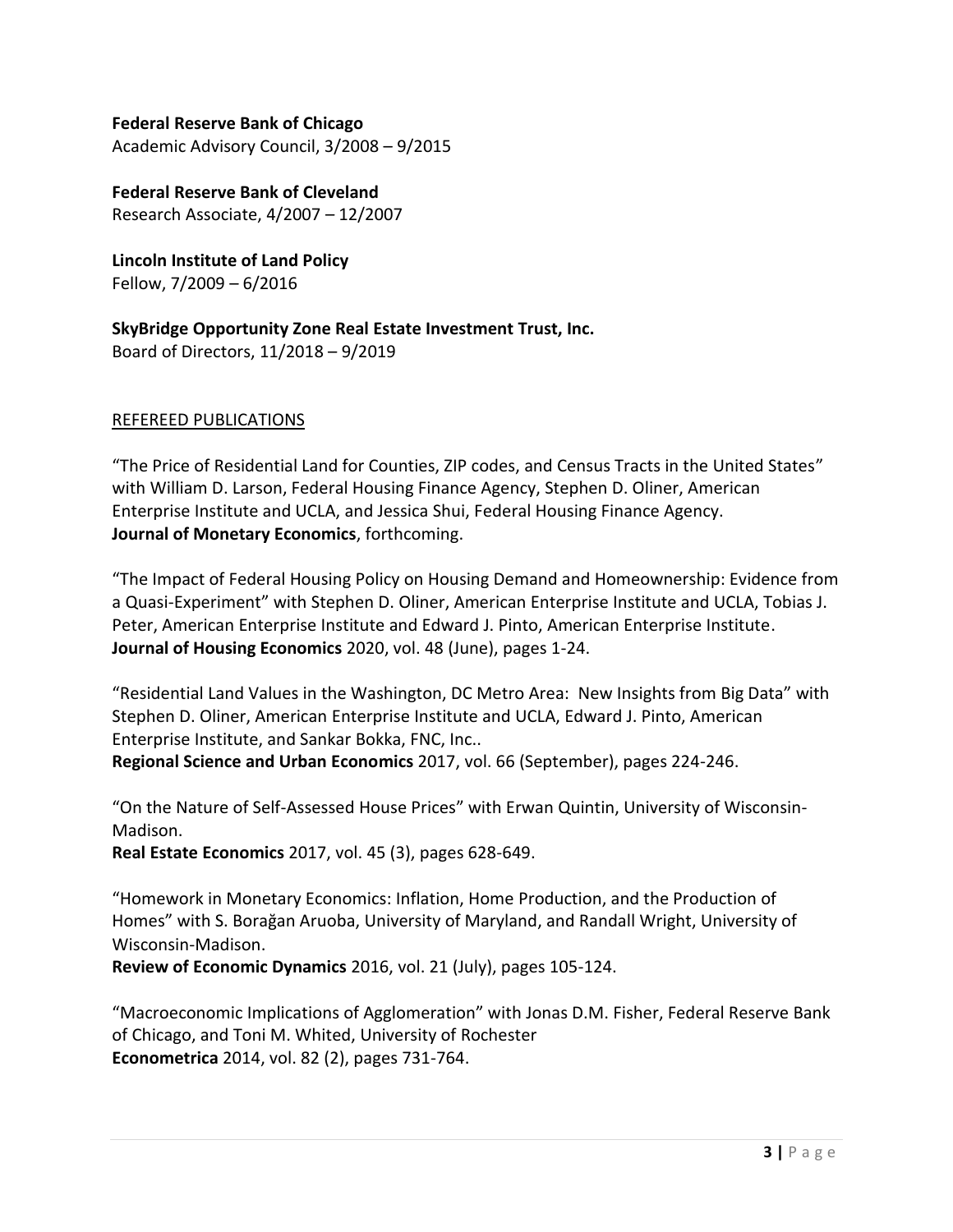"Household Expenditures, Wages, Rents" with François Ortalo-Magné, University of Wisconsin-Madison

**Review of Economic Dynamics** 2011, vol. 14 (2), pages 248-261.

"What Moves Housing Markets: A Variance Decomposition of the Rent-Price Ratio" with Sean Campbell, Joshua Gallin, and Robert F. Martin, Federal Reserve Board **Journal of Urban Economics** 2009, vol. 66 (2), p. 90-102.

"Housing, Home Production, and the Equity and Value Premium Puzzles" with Robert F. Martin, Federal Reserve Board **Journal of Housing Economics** 2009, vol. 18 (2), p. 81-91.

"The Price and Quantity of Land by Legal Form of Organization in the United States"

**Regional Science and Urban Economics** 2009, vol. 39 (3), p. 350-359.

"The Rent-Price Ratio for the Aggregate Stock of Owner-Occupied Housing"with Andreas Lehnert and Robert F. Martin, Federal Reserve Board **Review of Income and Wealth** 2008, vol. 54 (2), p. 279-284.

"The Price of Residential Land in Large U.S. Cities" with Michael G. Palumbo, Federal Reserve Board **Journal of Urban Economics** 2008, vol. 63 (1), p. 352-384.

"The Price and Quantity of Residential Land in the United States" with Jonathan Heathcote, Federal Reserve Board and Georgetown University **Journal of Monetary Economics** 2007, vol. 54 (8), p. 2595-2620.

"Housing and the Business Cycle" with Jonathan Heathcote, Georgetown University **International Economic Review** 2005, vol. 46 (3), p. 751-784.

"A Stochastic Dynamic Model of the Mental Health of Children" with E. Michael Foster, Penn State

**International Economic Review** 2005, vol. 46 (3), p. 837-866.

# BOOKS AND OTHER PUBLICATIONS

"School-Age Children in Rental Unites in New Jersey: Results from a Survey of Developers and Property Managers," with David Frame, Rutgers University, Ronald S. Ladell, Avalon Bay and Debra Tantleff, Tantum Real Estate.

# **Rutgers Center for Real Estate White Paper**, July 2018

*Winner of the 2018 James W. Hughes Award for Applied Research by the New Jersey Chapter of the American Planning Association.*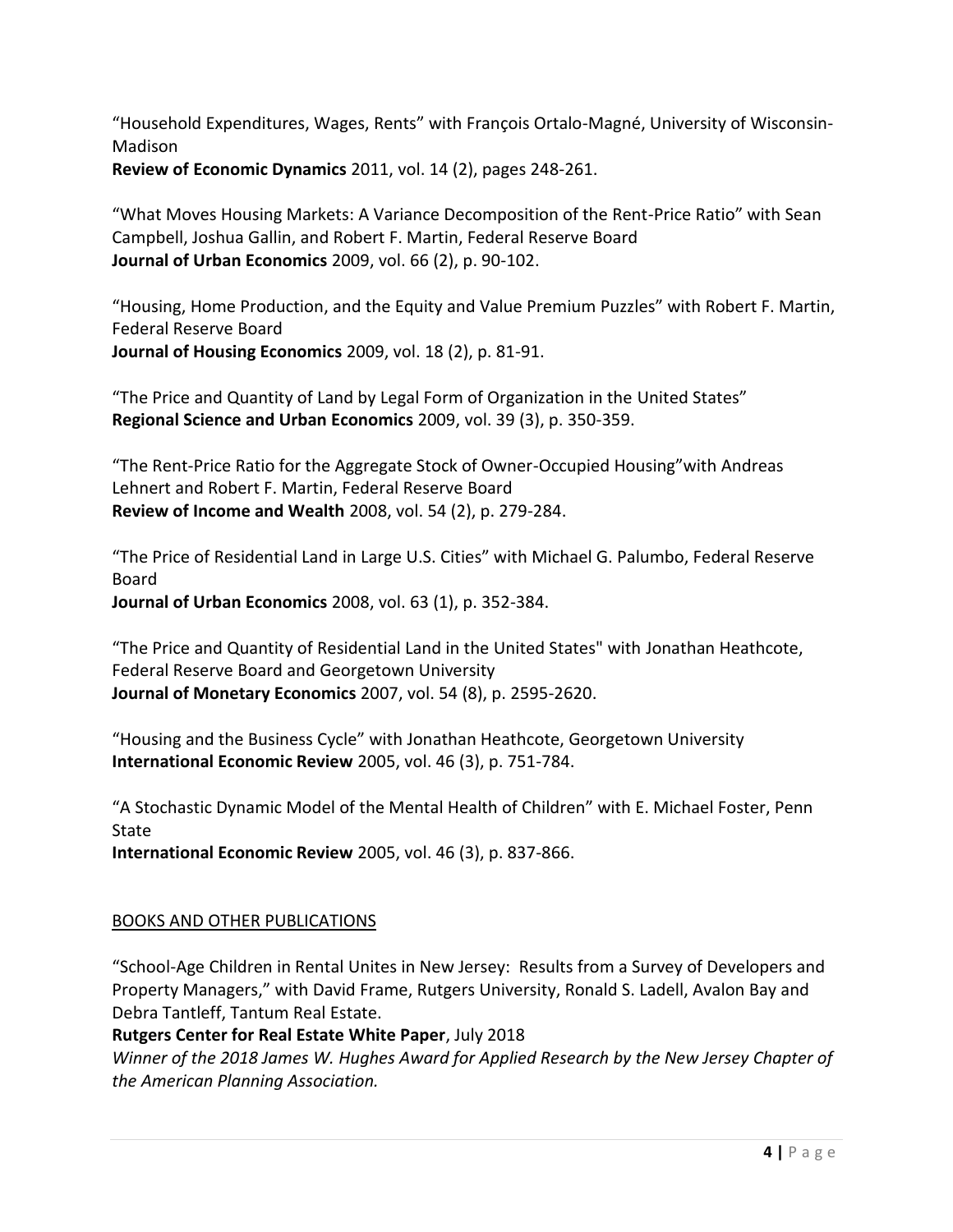"Housing, Finance and the Macroeconomy" with Stijn van Nieuwerburgh, New York University. **Handbook of Urban and Regional Economics**, Edited by Gilles Duranton, J. Vernon Henderson and William C. Strange, 2015, Volume 5, p. 753-811

"Questioning Homeownership as a Public Policy Goal" **Cato Institute Policy Analysis No. 696, Cato Institute** 2012-05-15

"Reflections on the Foreclosure Crisis" **Land Lines, Lincoln Institute of Land Policy** 2010-07

"Housing and the Business Cycle" edited by S. Durlauf and L. Blume **New Palgrave Dictionary of Economics Online**, 2010.

"Macroeconomics for MBAs and Masters of Finance" **Cambridge University Press** 2009, Cambridge, England ISBN-10: 0521762472. ISBN-13: 978-0521762472

"What's Really Happening in Housing Markets?" with François Ortalo-Magné, University of Wisconsin-Madison, and Peter C. Rupert, Federal Reserve Bank of Cleveland **Economic Commentary, Federal Reserve Bank of Cleveland** 2007-07

"House Prices and the Macroeconomy" **Testimony to the U.S. Senate Finance Committee** 2007-12-13

# WORKING PAPERS and WORK IN PROGRESS

"Neighborhood Effects and Housing Vouchers" with Jesse Gregory, University of Wisconsin-Madison, Daniel A. Hartley, Federal Reserve Bank of Chicago, and Kegon T. K. Tan, University of Wisconsin-Madison.

"Job Growth from Opportunity Zones" with Alina Arefeva, University of Wisconsin-Madison, Andra C. Ghent, University of North Carolina-Chapel Hill, and Minseon Park, University of Wisconsin-Madison.

"The Work at Home Technology Boon and its Consequences" with Andra C. Ghent, University of North Carolina-Chapel Hill, and Jesse Gregory, University of Wisconsin-Madison.

"Place-Based Redistribution in Simple Location-Choice Models" with Jesse Gregory, University of Wisconsin-Madison.

"A Quarter Century of Mortgage Risk" with William D. Larson, FHFA, Stephen D. Oliner, American Enterprise Institute and UCLA, and Benjamin R. Smith, University of Pennsylvania.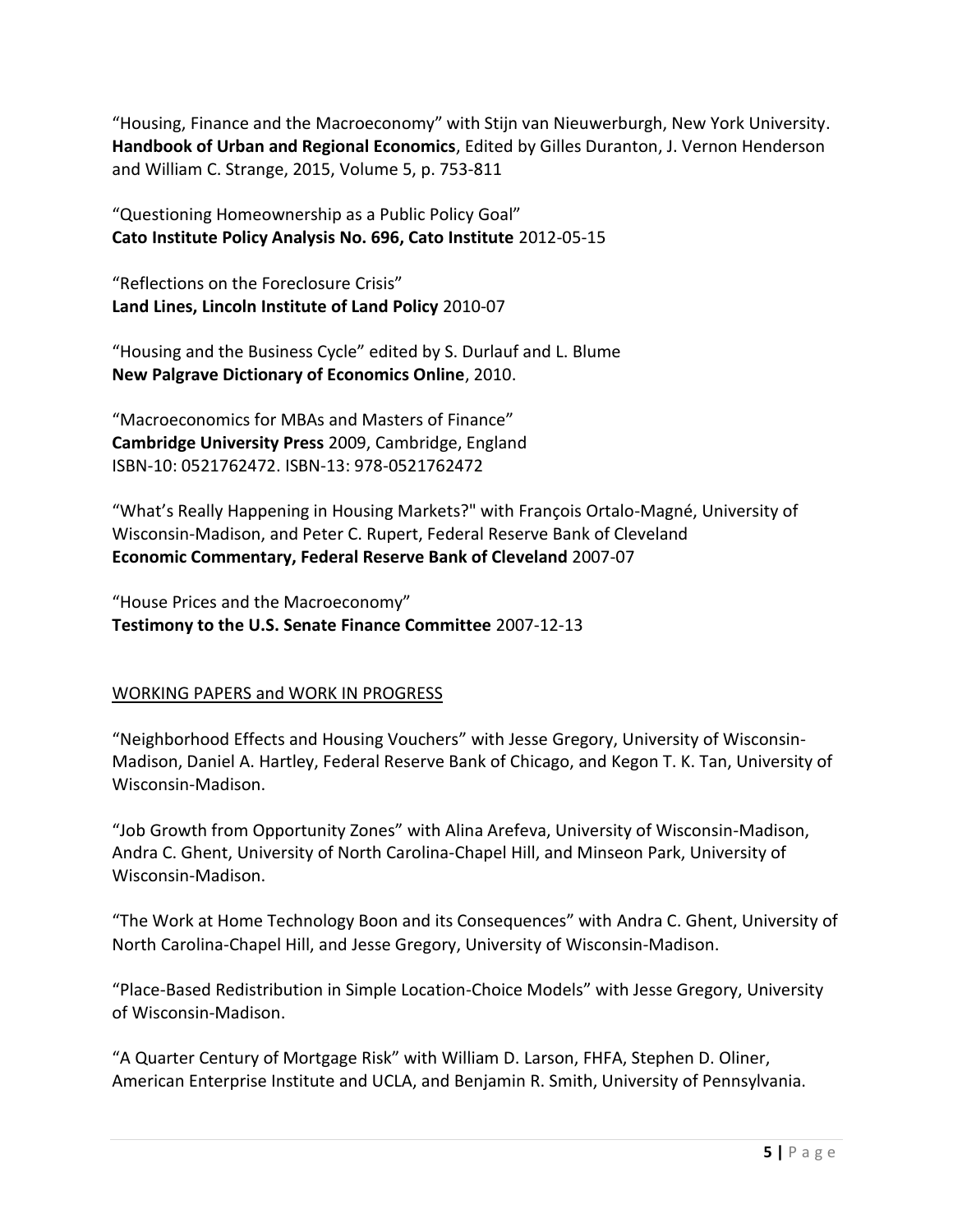"The Long-Run Effects of Low-Income Housing on Neighborhood Composition" with Jesse Gregory, University of Wisconsin-Madison and Daniel A. Hartley, Federal Reserve Bank of Chicago.

"Migration and Urban Economic Dynamics" with Jonas D.M. Fisher and Marcelo Veracierto, Federal Reserve Bank of Chicago.

## PROFESSIONAL ACTIVITIES

### **Keynote presentations**

**2017**: Aix Marseille School of Economics - Banque de France 6th Conference on the Labor Market, Paris France

### **Seminar presentations**

**2020**: Rutgers University (virtual); University of California – Irvine (virtual); London School of Economics (virtual)

**2019**: University College London, London, England; Queen Mary University of London, London, England; Federal Reserve Bank of Minneapolis; Bureau of Economic Analysis

**2018**: City University of New York – Baruch; University of Toronto

**2017**: New York University; Simon Frasier University; Vanderbilt University; University of Virginia – McIntire School of Commerce; Brown University

**2016**: State University of New York - Albany; University of California - Los Angeles; Federal Reserve Bank of New York; Bank of Canada; Rutgers University Economics (New Brunswick); University of Connecticut; University of Hawaii

**2015**: Williams College; Rutgers University Economics (Newark); Rutgers University Finance; Federal Reserve Bank of St. Louis; Federal Reserve Bank of Cleveland; George Washington University; New York University

**2014**: University of Essex; Universitat Pompeu Fabra; Universidad Carlos III de Madrid; Instituto de Análisis Económico; Marquette University; Rutgers University; University of Southern California

**2013**: Arizona State University

**2011**: SUNY Binghamton; University of Southern California; University of Toronto; Federal Reserve Bank of Richmond

**2010**: University of Iowa; University of Essex, Essex, England

**2009**: University of Wisconsin-Madison (Macroeconomics seminar); Federal Reserve Bank of Minneapolis; Federal Reserve Bank of Kansas City; University of British Columbia-Sauder School of Business; City University of New York Baruch Campus

**2008**: Federal Reserve Bank of New York; Lincoln Institute of Land Policy, Boston; University of Texas-Austin; Federal Reserve Bank of San Francisco; University of Connecticut

**2007**: Federal Reserve Bank of Philadelphia; Toulouse School of Economics; Indiana University; Federal Reserve Bank of Chicago; Federal Reserve Bank of Cleveland; University of California-Berkeley, Haas School of Business

**2006**: University of Wisconsin-Madison, School of Business; Federal Reserve Bank of Cleveland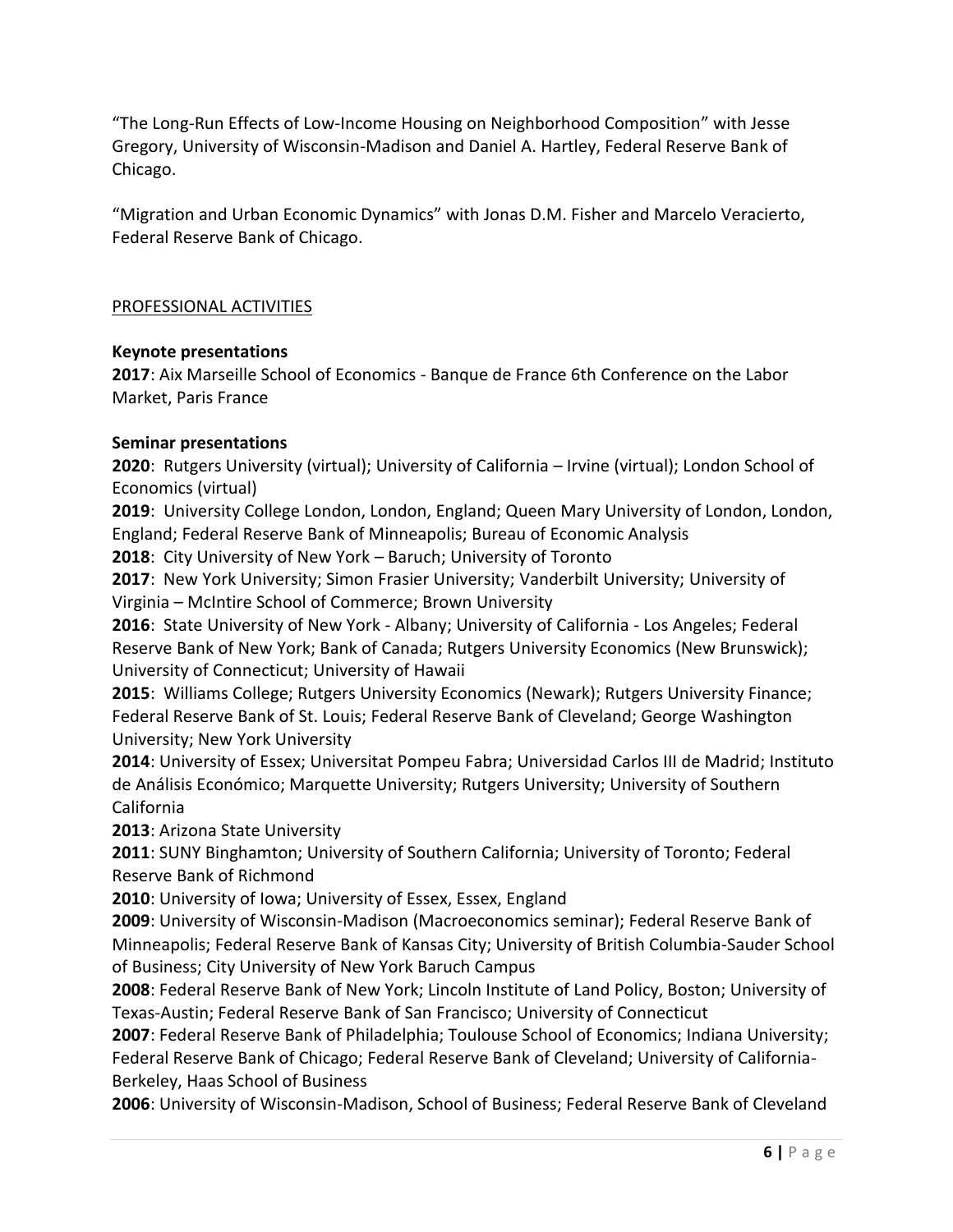**2005**: University of Western Ontario; New York University; Bank of Mexico; ITAM; Rice

University, Jesse H. Jones Graduate School of Management

**2004**: Georgetown University

**2003**: New York University, Stern School of Business

**2000**: Duke University; University of North Carolina

**1999**: Georgia State University

**1998**: Brown University; University of Chicago, Harris School of Public Policy; Binghamton University; RAND

# **Conference presentations and discussions**

**2021**:AEA/AREUEA Annual Meeting (virtual)

**2020**: UEA meetings (virtual)

**2019**: The Future of Cities Conference at Northwestern University, Chicago; Society of Economic Dynamics, St. Louis; AREUEA Midyear Meeting, Washington, DC; NYC Real Estate Conference at Columbia, New York City; Notre Dame Real Estate Roundtable, Chicago; Conference on Housing Affordability, Madrid, Spain

**2018**: UEA meetings, New York City; AREUEA Midyear Meeting, Washington, DC; Midwest Macro Conference, Madison; USC Dornsife Conference on Housing; AEA/AREUEA Annual Meeting, Philadelphia

**2017**: NARSC meetings, Vancouver; NBER (Real Estate), Boston; AREUEA Midyear Meeting, Washington, DC; AEA/AREUEA Annual Meeting, Chicago

**2016**: CHUM Conference, Federal Reserve Bank of Atlanta; CURE Conference, Federal Reserve Bank of Philadelphia; Rutgers "Triple Threat" Conference, Newark; Conference on Housing Affordability, Tel-Aviv, Israel; Midwest Macro Conference, Lafayette; Bank of England conference on Housing: Microdata, Macro Problems, London England; AEA/AREUEA Annual Meeting, San Francisco

**2015**: CMSG, Montreal, Canada; AEA/AREUEA Annual Meeting, Boston

**2014**: Macroeconomic Workshop on Current Topics in Macroeconomic Theory and Policy, Vienna Austria; FRBSF/UCLA Conference on Housing and Monetary Policy, San Francisco; Society of Economic Dynamics, Toronto; Real Estate Summer Symposium, Monterey; AEA/AREUEA Annual Meeting, Philadelphia

**2013**: NARSC meetings, Atlanta; CURE Conference, London, England; Borsa Istanbul Conference on Finance and Real Estate, Istanbul, Turkey; Midwest Macro Conference, Urbana-Champagne; Homer Hoyt, West Palm Beach; AEA/AREUEA Annual Meeting, San Diego

**2012**: NARSC meetings, Ottawa, Canada; Society of Economic Dynamics, Limassol Cyprus; IRE / BS 2012 Conference on Real Estate Economics and Finance, Regensburg, Germany; AEA/AREUEA Annual Meeting, Chicago

**2011**: AEA/AREUEA Annual Meeting, Denver; Economics and Music Conference, Essex England; Housing and Real Estate Dynamics Conference, The John Deutsch Institute (Queen's University), Kingston Canada; Society of Economic Dynamics, Ghent Belgium; The UW-Federal Reserve Housing-Labor-Urban Conference, Federal Reserve Bank of Chicago

**2010**: AEA/AREUEA Annual Meeting, Atlanta; Midwest Macro Conference, Lansing; Annual Real Estate Symposium, Victoria Canada; Society of Economic Dynamics, Montreal Canada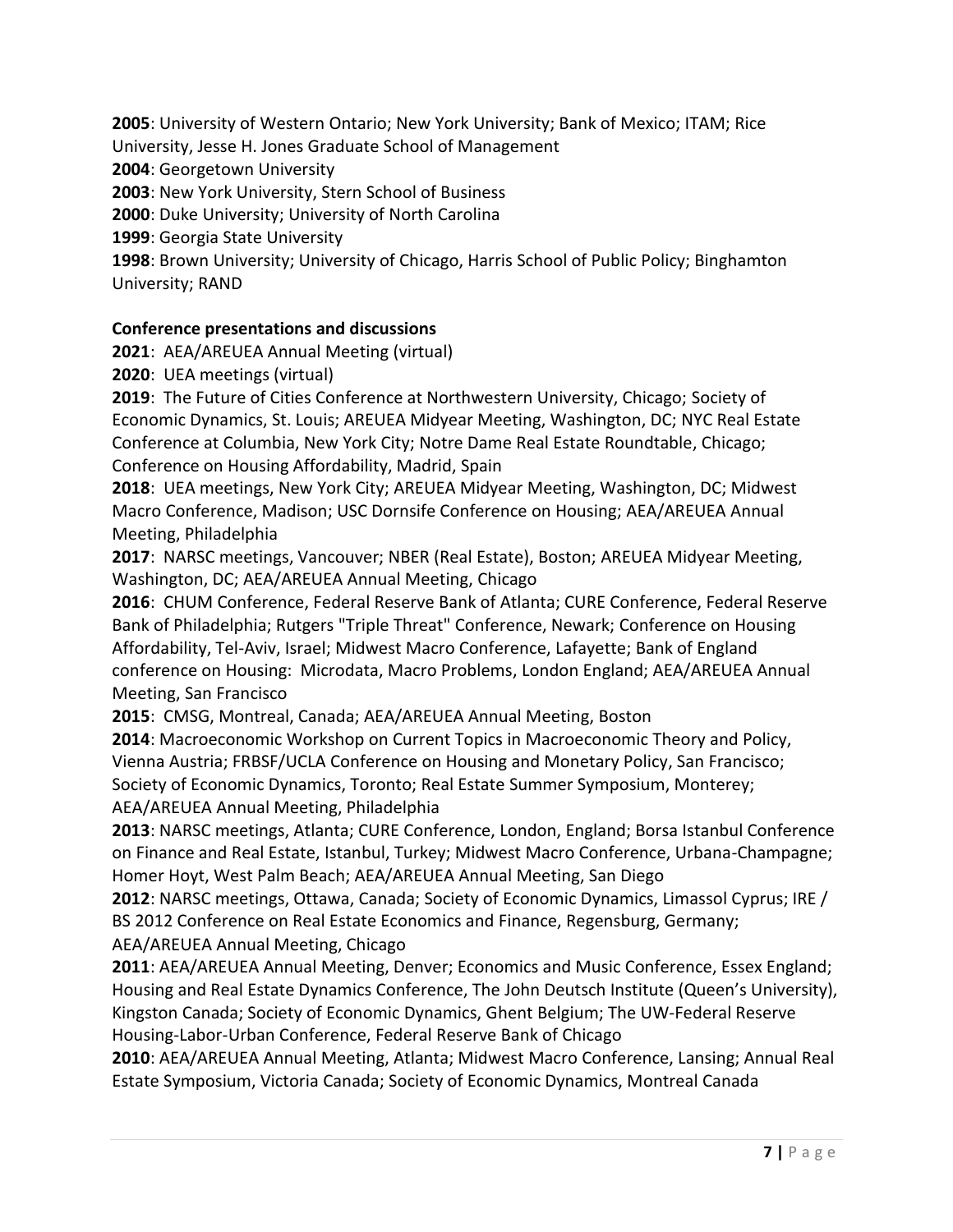**2009**: Macroeconomic Workshop on Current Topics in Macroeconomic Theory and Policy, Vienna Austria; European Summer Symposium in Economic Theory, Gerzensee Switzerland; Economics and Music Conference, Essex England; Housing, Financial Markets and the Macroeconomy, Conference at LSE in London England; Micro and Macro Perspectives on the Aggregate Labor Market, NBER Conference at the Federal Reserve Bank of Atlanta, Atlanta; AEA/AREUEA Annual Meeting, San Francisco

**2008**: Federal Reserve System Conference on Housing and Mortgage Markets, Washington DC; NARSC meetings, New York; Macroeconomic Workshop on Current Topics in Macroeconomic Theory and Policy, Vienna Austria; Midwest Macro Conference, Philadelphia; Sixth Philadelphia Workshop on Monetary and Macro Economics, Philadelphia; Lincoln Institute of Land Policy, Boston

**2007**: NARSC meetings, Savannah; Vienna Macroeconomic Workshop on Current Topics in Macroeconomic Theory and Policy, Vienna Austria; NBER (Capital Markets and Economy), Boston; WFA Conference, Big Sky; Economics and Music Conference, Essex England; Midwest Macro Conference, Cleveland; AEA/AREUEA Annual Meeting, Chicago

**2006**: NARSC meetings, Toronto Canada; LAEF Conference on Macroeconomics and Housing, Santa Barbara; Society of Economic Dynamics, Vancouver Canada; Annual Real Estate Symposium, Aspen Colorado; Baltimore System Committee Macroeconomics Workshop **2005**: Atlanta Fed conference on Housing and the Macroeconomy

**2004**: Economics and Music Conference, Essex England; Bank of Canada Conference on Housing, Ottawa; Society of Economic Dynamics, Florence; AREUEA Mid-Year Meetings, Washington, DC;

**2003**: Society of Economic Dynamics, Paris France

**2002**: Economics and Music Conference, Essex England

**2000**: Economics and Music Conference, Essex England; Bank of Canada Conference on the Macroeconomy, Ottawa Canada; Society of Economic Dynamics, San Jose Costa Rica; Midwest Macro Conference, Iowa City

**1999**: Society of Economic Dynamics, Sardinia Italy; North American Econometric Society Meetings, Madison

**1998**: Stanley Cohn Conference on Health and Aging, Binghamton; Society of Economic Dynamics, Philadelphia; Economics and Music Conference, Essex England; AEA/AREUEA Annual Meeting

# **Professional presentations**

**2021**: Alrov Institute for Real Estate Research at Tel Aviv University, the New Jersey-Israel Commission and Rutgers Center for Real Estate conference on Housing Affordability (virtual) **2017**: Governor's Conference on Housing and Economic Development, Atlantic City NJ

**2016**: Plan Smart NJ 2016 Annual Summit, Trenton NJ

**2015**: New Urbanism Real Estate Conference, Short Hills NJ

**2014**: WEDC Governor's Conference on Economic Development, Madison; Realtors Association of South Central Wisconsin, Madison

**2013**: Urban Land Institute Blue Council Meeting, Chicago; Big 10 Conference on Higher Education, Madison; Wisconsin Real Estate and Economic Outlook Conference, Madison;